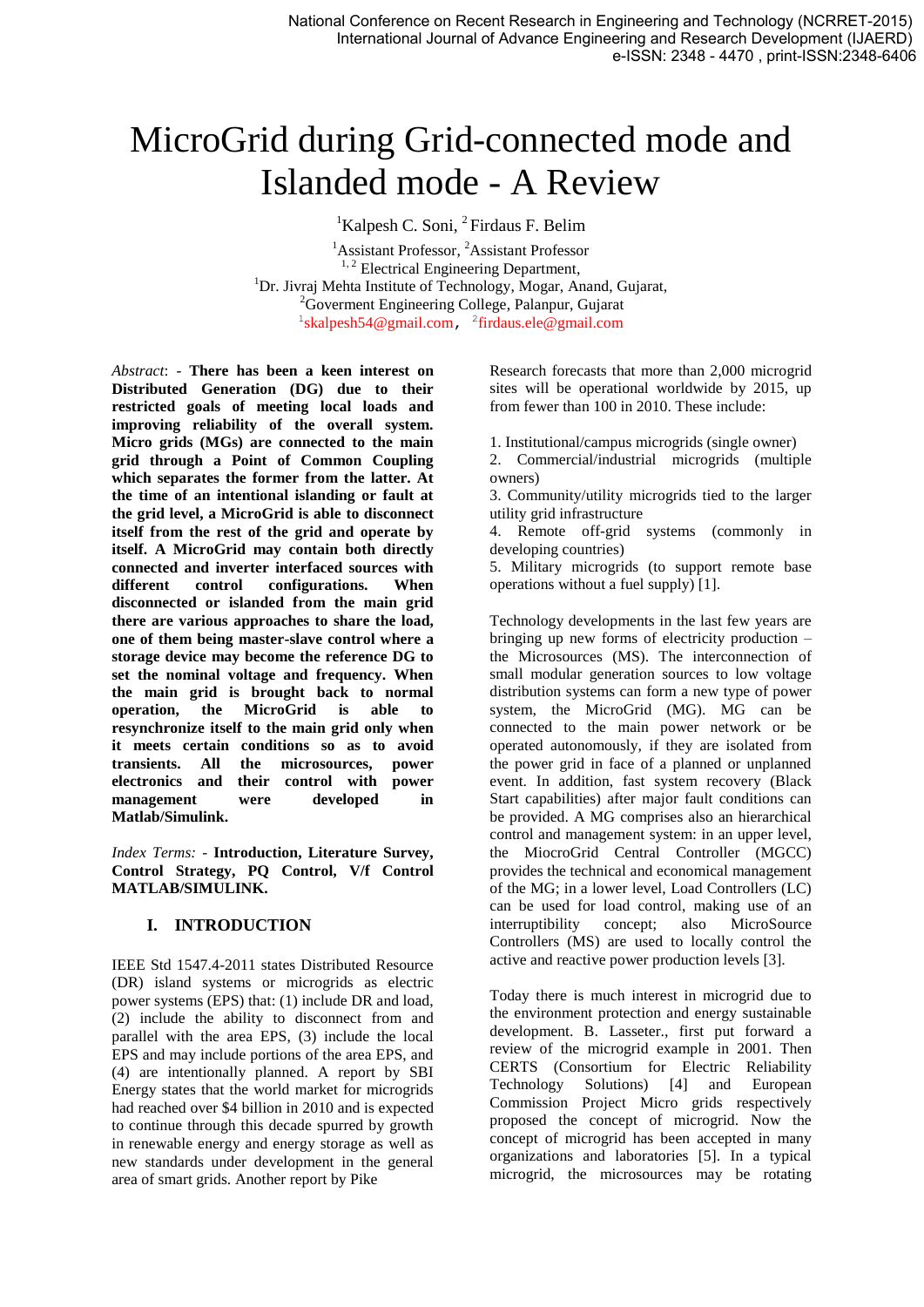generators or Distributed Energy Resources (DER) interfaced by power electronic inverters [6]. The installed DERs may be biomass, fuel cells, geothermal, solar, wind, steam or gas turbines and reciprocation internal combustion engines. The overall efficiency may be improved by using combined heat and power sources (CHP) The connected loads may be critical or non-critical. Critical loads require reliable source of energy and good power quality. These loads are supported by their own microsources because they require an uninterrupted supply of energy. Noncritical loads may be shed when required decided by the microgrid operating policies. Since the power level of utility grid is higher than that of the microgrid, the same is dominated mainly by the existing power grid. But the actual performance is judged when the microgrid works in islanded mode. [7].

A MG can operate in grid connected mode or in islanded mode. In grid-connected mode MG supplies or draws power to the utility grid depending on the generation and load demand. In case of an emergency and power short age during power interruption the MG shifts to island mode of operation. The essential features of MG are: i) Provide good independent solution in islanded mode of operation, ii) Plug and play function, capability to synchronize safely connected MG to the main grid, iii) Provide V  $&$  f protection during islanded operation and capability to resynchronize safely connected MG to main grid, iv) Ensure stable operation during fault & various network disturbances [8].

The real world microgrids are **American Microgrid**s (AEPCERTS, Mad River, BC Hydro Boston Bar, and GE Microgrid), **Asian Microgrids** (Shimizu's Microgrid, Hachinohe Project, Kyoto Eco-Energy Project, Aichi Project, Sendai Project, Hsinchiang in China), and **European Microgrids** (Kythnos, Labein Experimental Centre, EDP Feeder, CESI, Continuon Holiday Park, Demotec, MVV Energie Projects) [33].

#### **II. LITERATURE SURVEY:-**

In (Lasseter et al., 2003) the microgrid is defined as an aggregation of loads and microsources operating like single system providing both power and heat. In (Barnes et al., 2007) the microgrid concept is proposed to integrate large amounts of microgeneration without disrupting the operation of the utility network [3]. The MicroGrid concept assumes a cluster of loads and microsources operating as a single controllable system that provides both power and heat to its local area. This concept provides a new paradigm for defining the operation of distributed generation. When the customers are too far from the main grid, small

power sources (typically diesel generators or renewable power sources) are used to produce the local needed energy. Generally, such small-scale electrical grid can operate isolated or interconnected with a main grid and is called microgrid (MG). It is mainly composed by one or several micro-sources, multiple loads and potential energy storage systems connected together [4].



Fig-2.1 MicroGrid concept **[11]**

Today there is much interest in microgrid due to the environment protection and energy sustainable development. B. Lasseter., first put forward a review of the microgrid example in 2001. Then CERTS (Consortium for Electric Reliability Technology Solutions) [5] and European Commission Project Micro grids respectively proposed the concept of microgrid. Now the concept of microgrid has been accepted in many organizations and laboratories [6]. In a typical microgrid, the microsources may be rotating generators or Distributed Energy Resources (DER) interfaced by power electronic inverters [7]. The installed DERs may be biomass, fuel cells, geothermal, solar, wind, steam or gas turbines and reciprocation internal combustion engines. The overall efficiency may be improved by using combined heat and power sources (CHP) The connected loads may be critical or non-critical. Critical loads require reliable source of energy and good power quality. These loads are supported by their own microsources because they require an uninterrupted supply of energy. Noncritical loads may be shed when required decided by the microgrid operating policies. Since the power level of utility grid is higher than that of the microgrid, the same is dominated mainly by the existing power grid. But the actual performance is judged when the microgrid works in islanded mode. [8]. The real world microgrids are **American Microgrid**s (AEPCERTS, Mad River, BC Hydro Boston Bar, and GE Microgrid), **Asian Microgrids** (Shimizu's Microgrid, Hachinohe Project, Kyoto Eco-Energy Project, Aichi Project, Sendai Project, Hsinchiang in China), and **European Microgrids** (Kythnos, Labein Experimental Centre, EDP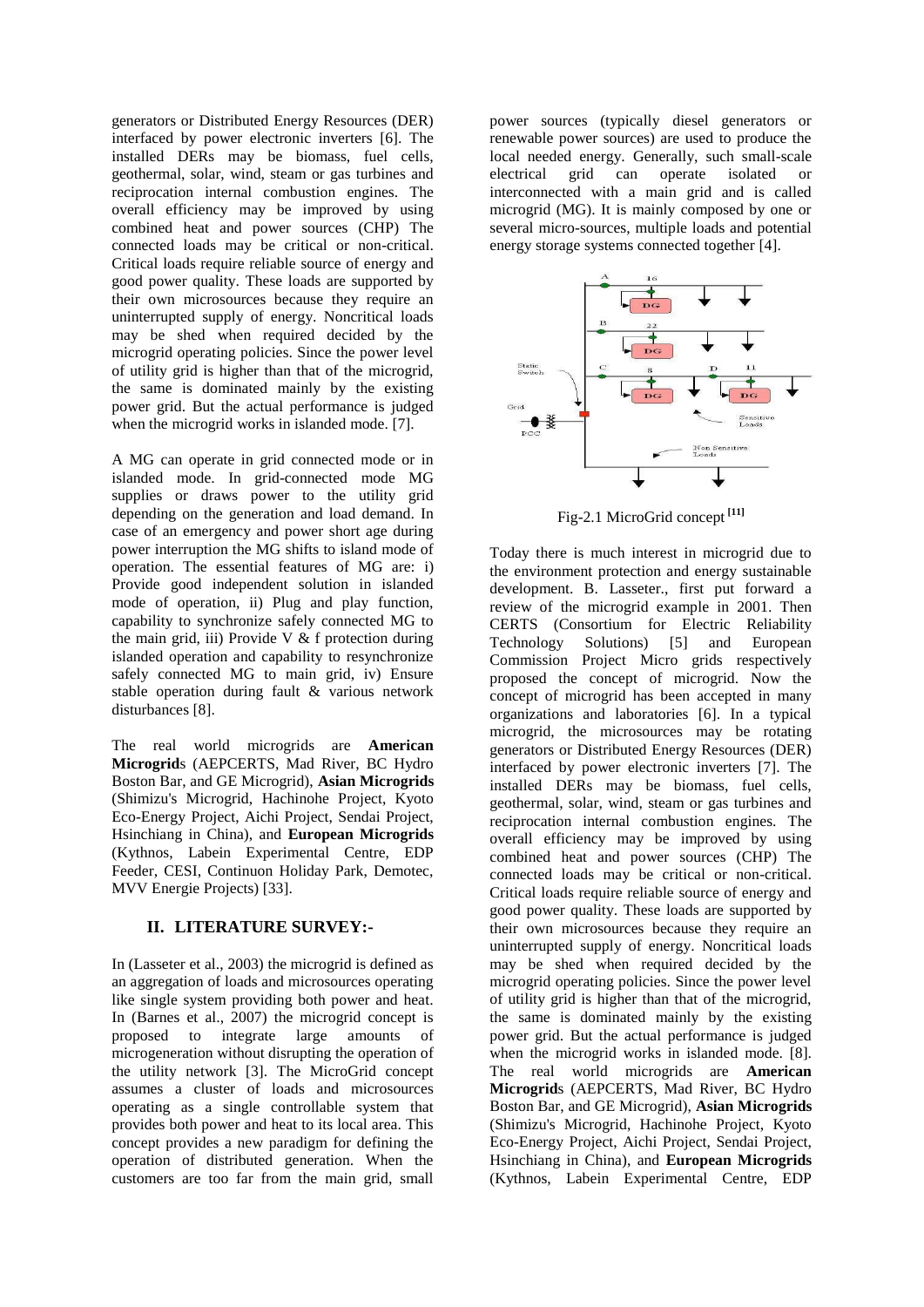Feeder, CESI, Continuon Holiday Park, Demotec, MVV Energie Projects) [9].

The Consortium for Electric Reliability Solutions Testbed (CERTS) microgrid provides an example of an effective microgrid implementation. The CERTS microgrid is comprised of two primary components: a static switch and DERs [10]. The static switch serves as the gatekeeper for interconnection with the utility grid. The CERTS microgrid relies on a control scheme that is local to each DER, thus eliminating the possibility of catastrophic failure of a central coordinating controller. Additionally, this arrangement allows DERs to "plug and play" without requiring dynamic restructuring of the microgrid architecture; however, this capability would be feasible with a centralized controller, as well. Each local controller operates by sensing DER output voltage and current, converting these signals to real and reactive power quantities, and utilizing voltage versus reactive power (V-Q) and frequency versus real power (f-P) droop methods for appropriate control. The governing control principal for droop methodology is power balancing. While it has been shown to be very effective in the CERTS case, this scheme does not currently consider other competing objectives within its power management and control strategy [11].

## **III. CONTROL STRATEGIES FOR MICROGRID OPERATION**

According to the integral control strategy, microgrid control can be divided into master-slave control and peer-to-peer control [12]. There is a main control unit in master-slave control to maintain the constant voltage and frequency. The main control unit adopts V/F control while other distributed generations adopt PQ control to output certain active and reactive power. Master-slave control is composed of upper master control and sub-layer slave control. The upper master controller send control command towards sub-layer slave control. Peer-to-peer control, based on the idea of "plug-and-play", contain a number of equal-status equipments, one of which changes won't affect the others. The control strategy of DG can be divided into three categories: PQ control, Droop control and V/f control, according to the control method of DG. Droop control is a common control strategy in peer-to-peer control.

The droop control uses the real power out of a generator to calculate the ideal operating frequency. This relaxing of a stiff frequency allows the microgrid to dampen the fast effects of changing loads, increasing the stability of the system [13]. This section deals with the hierarchical control of microgrids, consisted in

three control levels. UCTE (Union for the Coordination of Transmission of Electricity, Continental Europe) have defined a hierarchical control for large power systems [14].

## a) **MICROGRID CONTROL DURING GRID-CONNECTED MODE**

*PQ CONTROL: -* Fig.-3.1 is the PQ control schematic for the three-phase grid-interfacing inverter. If the DG needs inverter to connect to the conventional distribution system and the capacity of power and energy storage device is enough, each feeder in Fig.-3.1.1 can be equivalent to the part above the dashed line of Fig. 2.3.2 [15].



Fig.3.1. Microgrid modeling  $^{[15]}$ 

The microgrid in [16] contains both directly connected and inverter interfaced microsources, their control scheme also varies. All the controllable inverter interfaced microsources are operated with a PQ control strategy when gridconnected. In the PQ control of an inverter as shown in Fig. 3.1.1, Park's transformation is used to convert the three-phase voltages and currents at the grid side into the rotating reference frame components [16, 17].



Fig.3.1.1 PQ control schematic [15]

*I* is the output current of inverter, *Ldi* and *Lqi* are currents of d axis and q axis of *Li* by dq transformation, respectively. Assuming that the output active power and reactive power of inverter are *ref P* and *ref Q,* respectively, and due to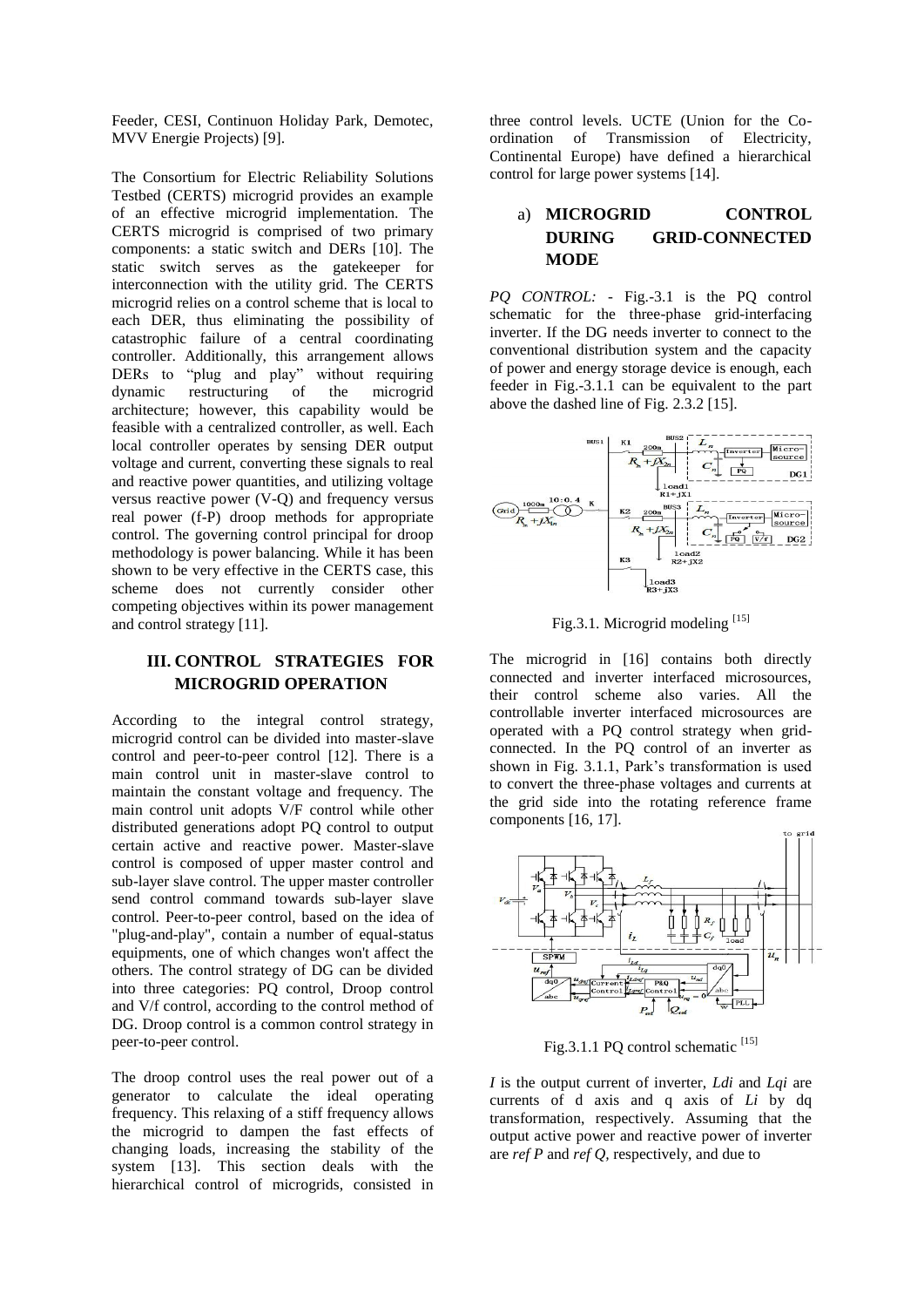$$
u_{nq}=0
$$

Then,

$$
i_{Ldref} = \frac{P_{ref}}{u_{nd}}
$$

$$
i_{Lqref} = \frac{Q_{ref}}{u_{nd}}
$$

the above two equations represent the P&Q Control module in Fig. 3.1.1 and show that there are an external power control and inner current control. The tracking of the reference active power *ref P*  and reactive power *ref Q* is to track the reference current *Lrefi*. P is determined by *Ldi* and Q is determined by *Lqi*. Thus, control of P and Q is decoupled.

## b) **MICROGRID CONTROL DURING ISLANDED MODE**

*V/f CONTROL:-*In islanded mode the distributed sources operating with PQ control strategy lose their voltage and frequency references, which were previously dictated by the main grid. The storage device which was previously being operated with a PQ control changes to V/f control. The storage device provides the power imbalance that was being supplied from the main grid to the microgrid before the islanding instant. Rest of microsources could either be operated at the same set points or may change their set points based on the supply and demand. It is assumed that the storage device has an adequate reserve to be able to provide the same power imbalance as the main grid. There is also the droop control method where multi-power sources participate in the power balance during the island mode [6].

These DG's follow frequency droop (f-P) and voltage droop (V-Q) characteristics to change the operating points in order to follow the power imbalance caused by the disconnection of the main grid. However there are disadvantage involved with droop control that include poor voltage regulation, high voltage distortion and loss of synchronism with the main grid which poses a problem while resynchronization with the main grid [14].



Fig.-3.1.2 V/f control schematic  $^{[17]}$ 

### **IV. CONCLUSIONS**

In this paper, a three-bus microgrid is presented, which includes microsources, inverters and loads. The control of inverters is critical because the control flexibility allows the microgrid to present itself to the bulk power system as a single controlled unit, have plug-and-play simplicity for each microsource, and meet the customers' local needs.

This paper presents two control strategies for the microgrid, PQ control and V/f control respectively. The PQ control is suitable for the DGs whose output power is adjustable and the V/f control is suitable for the DGs whose output power is stable. The PQ control makes the DGs output the reference power according to the actual situation and the V/f control makes the DGs share of power between the DG systems when the microgrid islands from the utility and provide frequency support when the microgrid is in islanded mode.

#### **REFERENCES**

1] Shyam Naren Bhaskara, Badrul H. Chowdhury,"Microgrids – A Review of Modeling, Control, Protection, Simulation and Future Potential", IEEE, 2012.<br>[2] R.H.Lasseter, "MicroGrids",

[2] R.H.Lasseter, "MicroGrids", in Power Engineering Society Winter Meeting, 2002. IEEE,2002, pp. 305-308, vol.1.

[3] J. A. Peças Lopes, C. L. Moreira, A. G. Madureira, F. O. Resende, X. Wu, N. Jayawarna, Y. Zhang, N. Jenkins, F. Kanellos, N. Hatziargyriou: "Control Strategies for MicroGrids Emergency Operation"

[4] R.H.Lasseter, "CERTS MICROGRID", IEEE, 2007.

[5] Shuiming Chen, Hongqiao Yu,"A review on overvoltages in microgrid", IEEE, 2010.

[6] Michael Angelo Pedrasa, Ted Spooner, "A Survey of Techniques Used to Control Microgrid Generation and Storage during Island Operation." AUPEC2006.

[7] Prasenjit Basak, A. K. Saha, S. Chowdhury, S. P. Chowdhury, "Microgrid Control Techniques and Modeling", IEEE, 2009.

[8] M. D. Govardhan and Ranjit Roy, "A Review on key issues of microgrid" in IEEE PES Innovative Smart Grid Technologies – India, 2011.

[9] E. Perea, J. M. Oyarzabal, R. Rodrı´guez, "Definition, evolution, applications and barriers for deployment of microgrids in the energy sector", Elektrotechnik & Informationstechnik (2008) 125/12: 432–437, JUNE 2008.